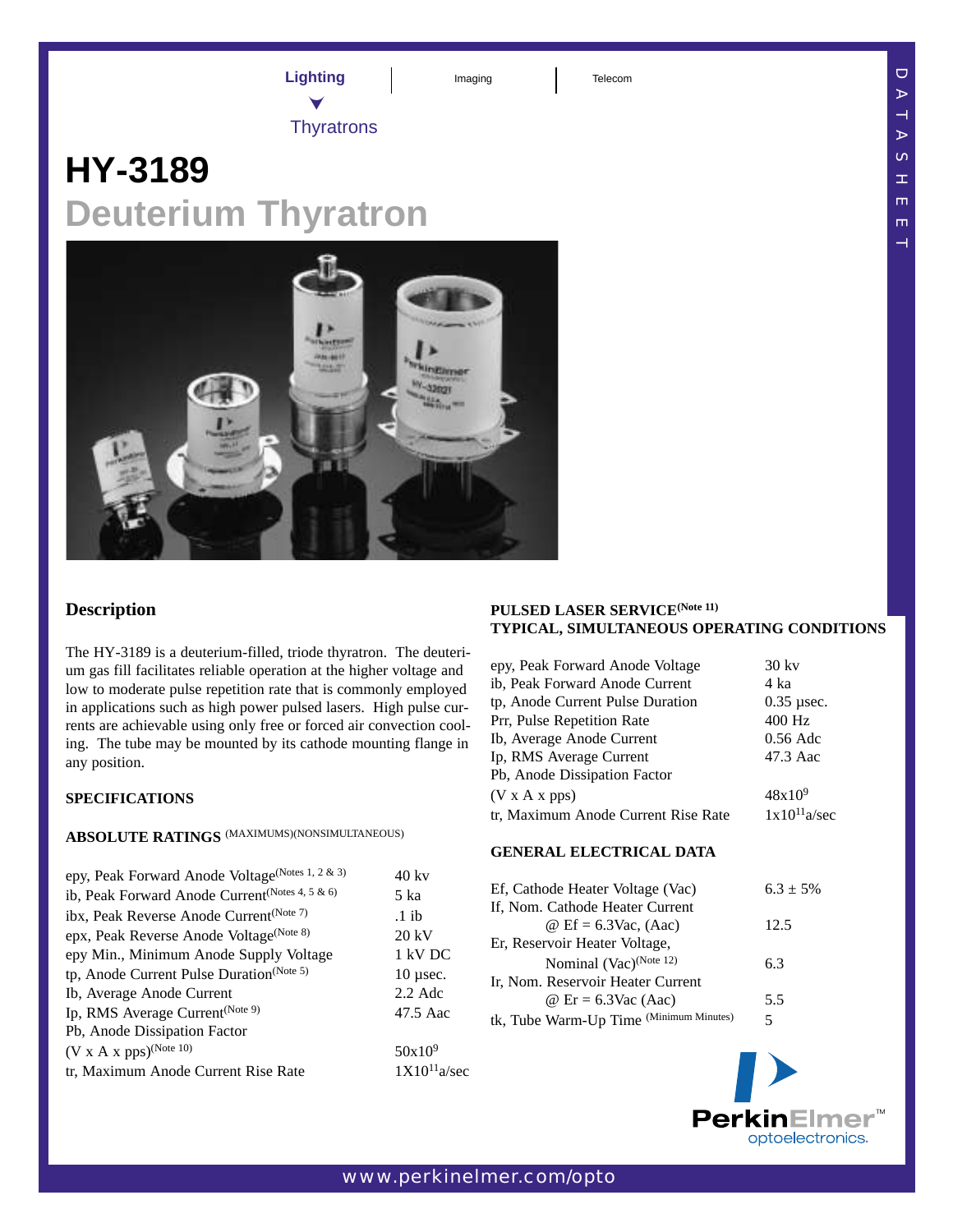#### **TRIGGERING REQUIREMENTS**

|                                                          | MIN. | <b>TYP</b> | <b>MAX</b> |
|----------------------------------------------------------|------|------------|------------|
| egy, Peak Open Circuit Trigger                           |      |            |            |
| Voltage (Forward) (V)                                    | 500  | 750        | 1500       |
| Zg, Driver Circuit Output                                |      |            |            |
| Impedance (Ohms)                                         |      | 100        | 250        |
| Driver Pulse Rise Time (ns)                              |      | 100        | 150        |
| Driver Pulse Width $(\mu s)$                             |      | 2          |            |
| Peak Reverse Grid Voltage (V)                            |      |            | 400        |
| Bias Voltage (Negative) (V)                              |      |            | 300        |
| Anode Delay Time (nS) <sup>(Notes 13 &amp; 14)</sup> --- |      |            | 500        |
| Anode Delay Time Drift (nS) <sup>(Note 14)</sup> ---     |      |            | 150        |
| Time Jitter $(nS)^{(Note 14)}$                           |      |            | 5          |
|                                                          |      |            |            |

#### **NOTES**

1. The dwell time at the peak anode voltage should be minimized in order to minimize prefiring. For operation at the rated epy, the dwell time must not exceed 1 millisecond.

2. After thyratron anode current stops flowing and before voltage is reapplied to the anode, the anode voltage must stay between 0 and -500 volts for at least 300 µS to allow the gas to deionize.

3. This tube may be operated in air at up to 35 kv. Some of the more important derating factors that determine the safe operating voltage in air are the cleanliness of the tube's ceramic insulators, the rate of rise of anode voltage, the dwell time at the operating peak anode voltage, the pulse repetition rate, and ambient pressure, temperature, humidity and contaminant level. This tube may also be operated while immersed in an insulating gas or liquid.

4. The peak current capability of 5 ka applies to, short pulse ( $tp < 0.3 \mu s$ ) duration applications.

5. The pulse width is measured on the discharge current waveform at the half peak current level.

6. For anode current pulse widths greater than 0.3 microseconds but less than 10 microseconds, a useful formula for estimating the allowable peak current is ib = ib0  $(3/tp)1/2$  amps, where tp is the pulse width in microseconds, and ib0, the peak current rating at tp  $=$  3 microseconds, is 1,500 amps for this tube.

7. Although this tube is not designed for high reverse peak current applications, the tube may conduct a peak reverse current having a magnitude up to 10% of the forward current on the preceding half cycle of the discharge current waveform.

8. The reverse anode voltage shown applies for a previously nonconducting tube. Exclusive only of a spike not longer than 25 nanoseconds, the peak reverse anode voltage must not exceed 5kv during the first 50 microseconds after conduction.

9. Ip is the true root mean square (RMS) current. For relatively rectangular shaped current pulses without a reverse current, the RMS anode current may be approximated as the square root of the product of the peak current and the average current.

10. Forced air or liquid immersion cooling should always be used

in any situation where cooling by natural convection is insufficient to keep the temperature of the tube's envelope below 200°C. Typically, a room temperature air flow of 50 to 150 cfm directed into the anode cup will be sufficient. When the tube is cooled by immersion in a force-circulated liquid coolant, the anode dissipation factor may be tripled provided that the envelope temperature does not exceed 200°C.

11. Typical, simultaneous operating conditions other than the example shown in this data sheet might also be acceptable. The conditions shown herein produce a discharge currentwaveform of the peak forward anode current shown with less than a 10% current reversal. The pulse width is measured at the half peak current level. The RMS current is approximated using the relationship shown in note 9. The average current is the product of the stored charge (in the pfn being switched by the thyratron) and the pulse repetition rate.

12. The optimum reservoir heater voltage is that which provides the best overall compromise among anode heating, anode voltage holdoff and holdoff recovery, anode current rise rate, and the tube's overall triggering characteristics. For most applications, the optimum reservoir heater voltage lies between 90% and 110% of the nominal value. Operation at voltages below 90% of nominal can result in permanent damage from anode overheating; operation at high reservoir heater voltages degrades anode holdoff and holdoff recovery, and can permanently damage the reservoir itself.

13. The anode delay time is measured from the 25% point on the rise of the unloaded grid voltage pulse to the 10% point on the rise of the anode current pulse.

14. Delay time, delay time drift and time jitter may be simultaneously minimized by applying the maximum grid drive voltage (egy) at a high rate of rise of voltage from a source of low impedance (Zg).

15. All data and specifications are subject to change without notice.

16. Data sheet origination date is shown on the front page. This data sheet becomes obsolete when more recent revisions are published.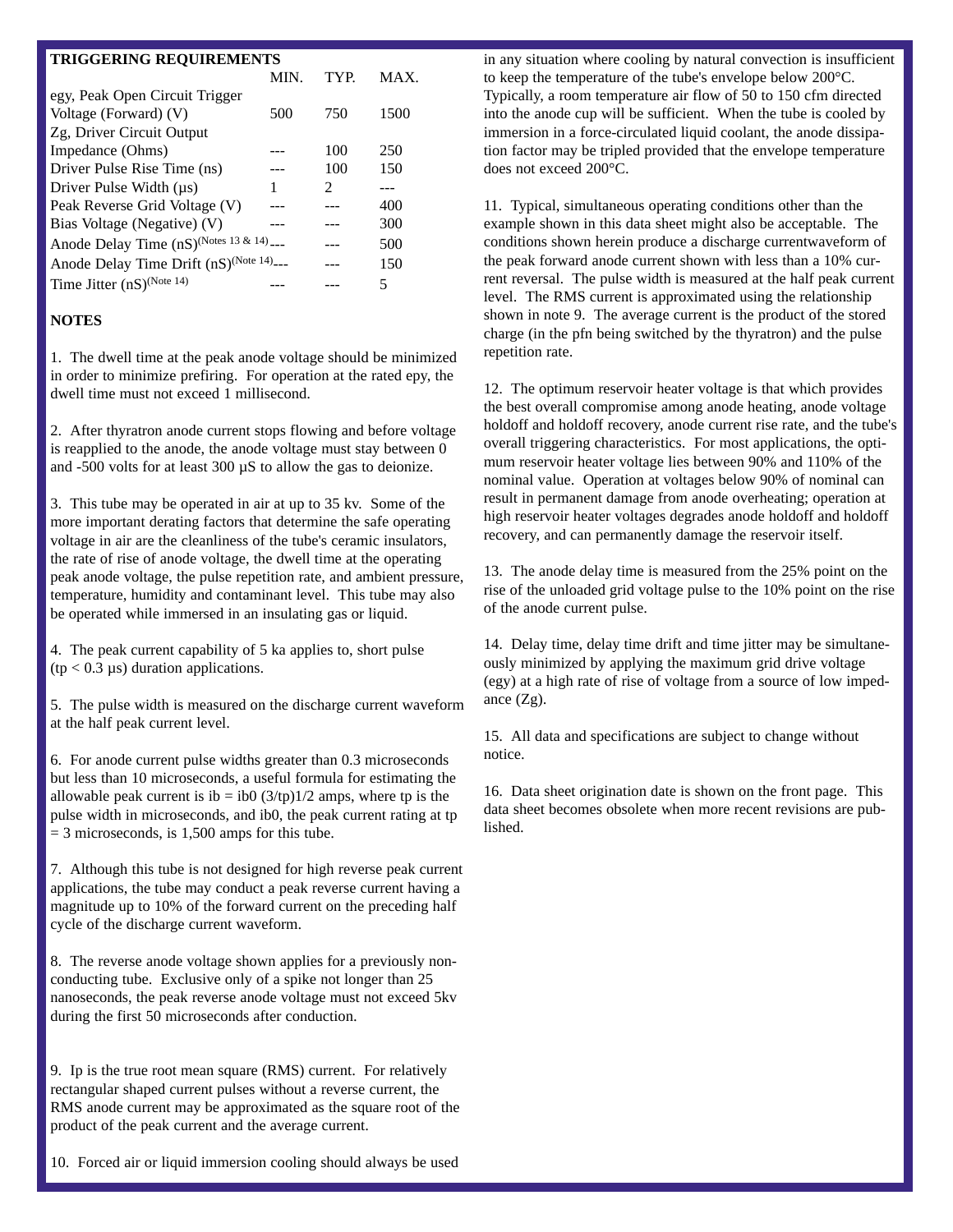